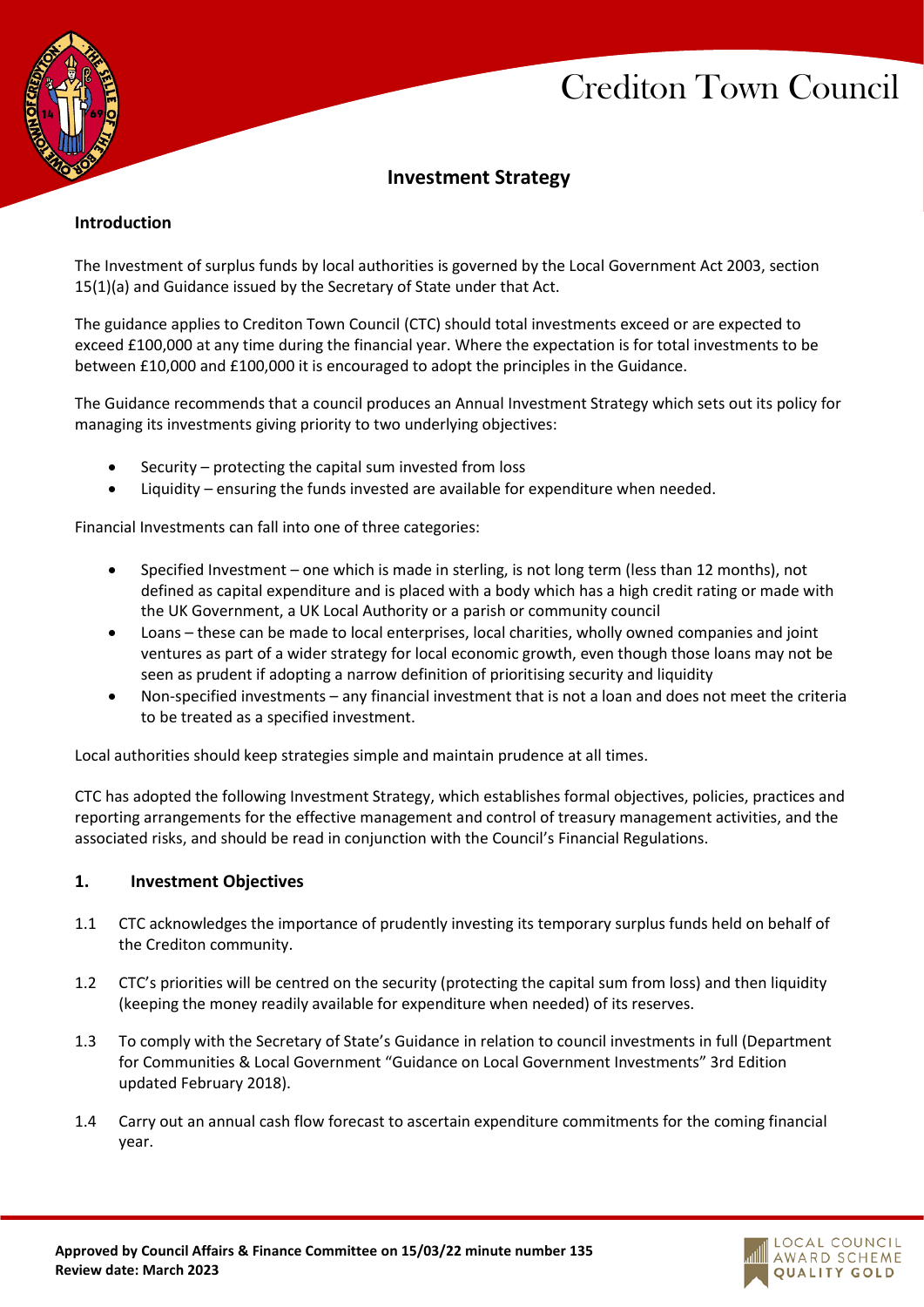## **2. Specified Investments**

- 2.1 On the basis of the cash flow forecast CTC will only invest in:
	- Specified Investments
	- Bodies with high credit ratings.
- 1.2 The type of investments used will be:
	- Deposits with banks, building societies, local authorities or other public authority
	- Other approved public sector investment funds.

#### **3. Loans**

- 3.1. Loans are not currently included in the Investment Strategy as they are considered unacceptable due to their potential risk.
- 3.2 Should CTC choose to make loans to local enterprises, local charities, wholly owned companies and joint ventures as part of a wider strategy for local economic growth, it should be noted that in considering loans CTC must have regard to the Guidance and must be able to demonstrate that:
	- Total financial exposure to these types of loans are proportionate
	- They must use an allowed "expected credit loss" model for loans as set out in the "International Financial Reporting Standard (IFRS) 9 Financial Instruments" as adopted by proper practices to measure the credit risk of the loan portfolio
	- There are appropriate credit control arrangements to recover overdue repayments in place
	- The Town Council has formally agreed the total level of loans by type that it is willing to make and that the total loan book is within self-assessed limits.

## **4. Non Specified Investments**

4.1 Non-specified investments are not currently included in this Investment Strategy as these investments are considered unacceptable due to the higher potential risk.

## **5. Borrowing in Advance of Need**

- 5.1 CTC cannot borrow more than, or in advance of their needs, purely in order to profit from the investment of the extra sums borrowed.
- 5.2. In exceptional circumstances where CTC chooses to disregard the Prudential Code, issued by the Chartered Institute of Public Finance and Accountancy (CIPFA), the Guidance and borrows/has borrowed purely to profit from the investment of the extra sums the Council must explain:
	- a) Why the local authority has decided not to have regard to this Guidance or to the Prudential Code in this instance
	- b) The local authority's policies in investing the money borrowed, including management of the risks, for example, of not achieving the desired profit or borrowing costs increasing.
- 5.3 The purpose of this disclosure is to allow external auditors, taxpayers and other interested parties to understand why the Council has chosen to disregard the Guidance, and to be able to hold CTC to account.